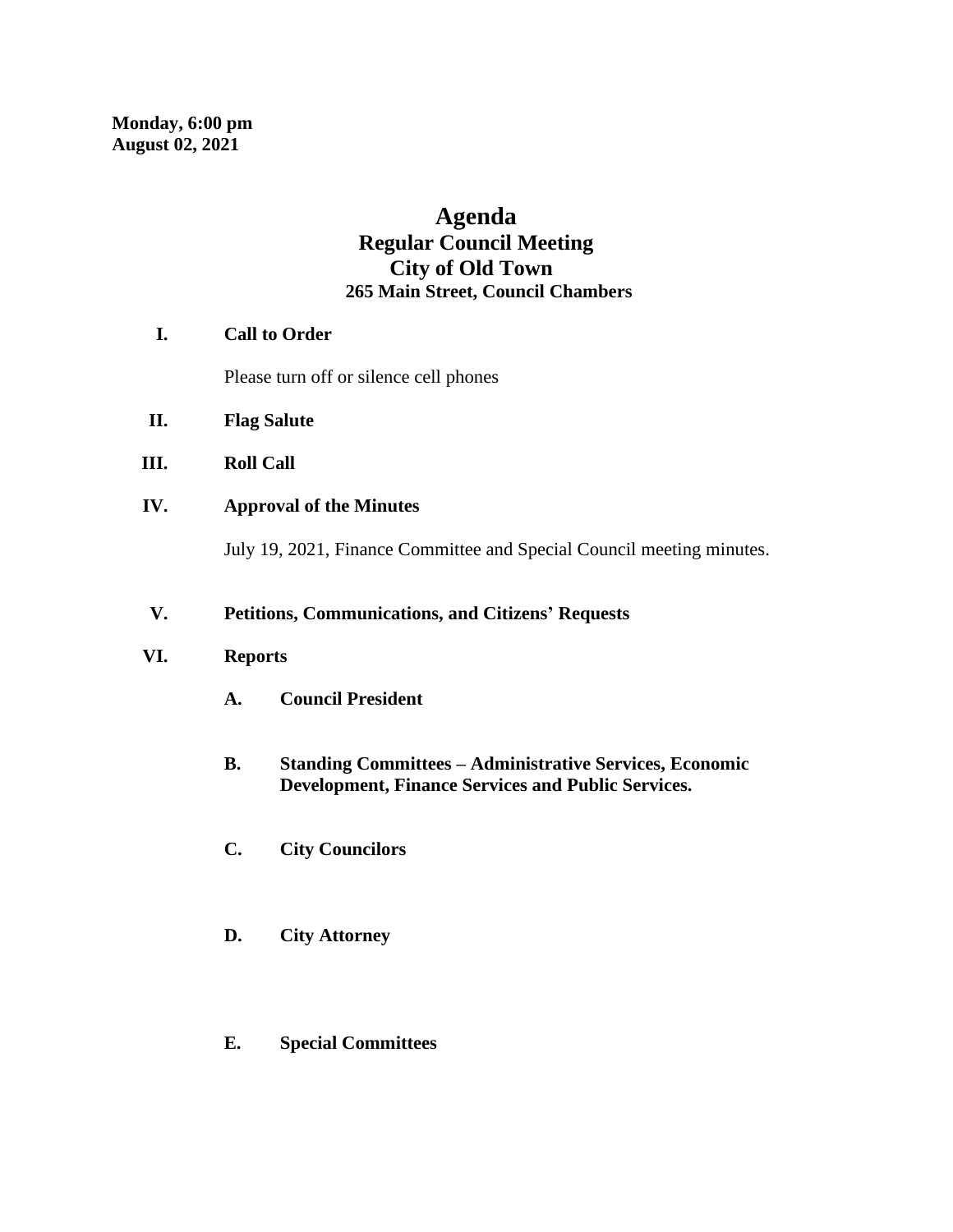#### **F. City Manager**

- 1. City Manager, Bill Mayo was asked by Laura Engstrom, City Clerk to read an item discussing the following:
	- Nomination papers for the elected positions will be available August 19, 2021, with a return date of Sept. 02, 2021. At least 25 signatures but no more than 50 are needed to be nominated. The seats expiring are: two- City Council seats (3 year terms) and four- RSU 34 School Board seats, two -Old Town positions, one- Alton and one- Bradley (3- year terms). The State of Maine Referendum and Municipal Election will be held on November 02, 2021, at the Elks Lodge in Old Town.

## **VII. Consent Agenda: items 1-3**

1. The City Council will consider approval of an application from the City of Old Town for a Special Event Permit for a Big Gig event to be held in Riverfront Park and waiver of the permit fee.

 **Suggested motion:** Resolved, the Old Town City Council hereby approves an application from the City of Old Town (E.J, Director of Economic and Community Development) for a Special Event Permit for a Big Gig event to be held in Riverfront Park on September 28, 2021, and to further waive the Permit fee.

2. The City Council will consider approval of an application from the Old Town High School Class of 2016 for a Special Event Permit for a Class reunion to be held in Riverfront Park and waiver of the permit fee.

 **Suggested motion:** Resolved, the Old Town City Council hereby approves an application from the Old Town High School Class of 2016 (Julia Van Steenberghe) for a Special Event Permit for a Class reunion to be held in Riverfront Park on August  $14<sup>th</sup>$ , rain date August  $15<sup>th</sup>$ , 2021, and to further waive the Permit fee.